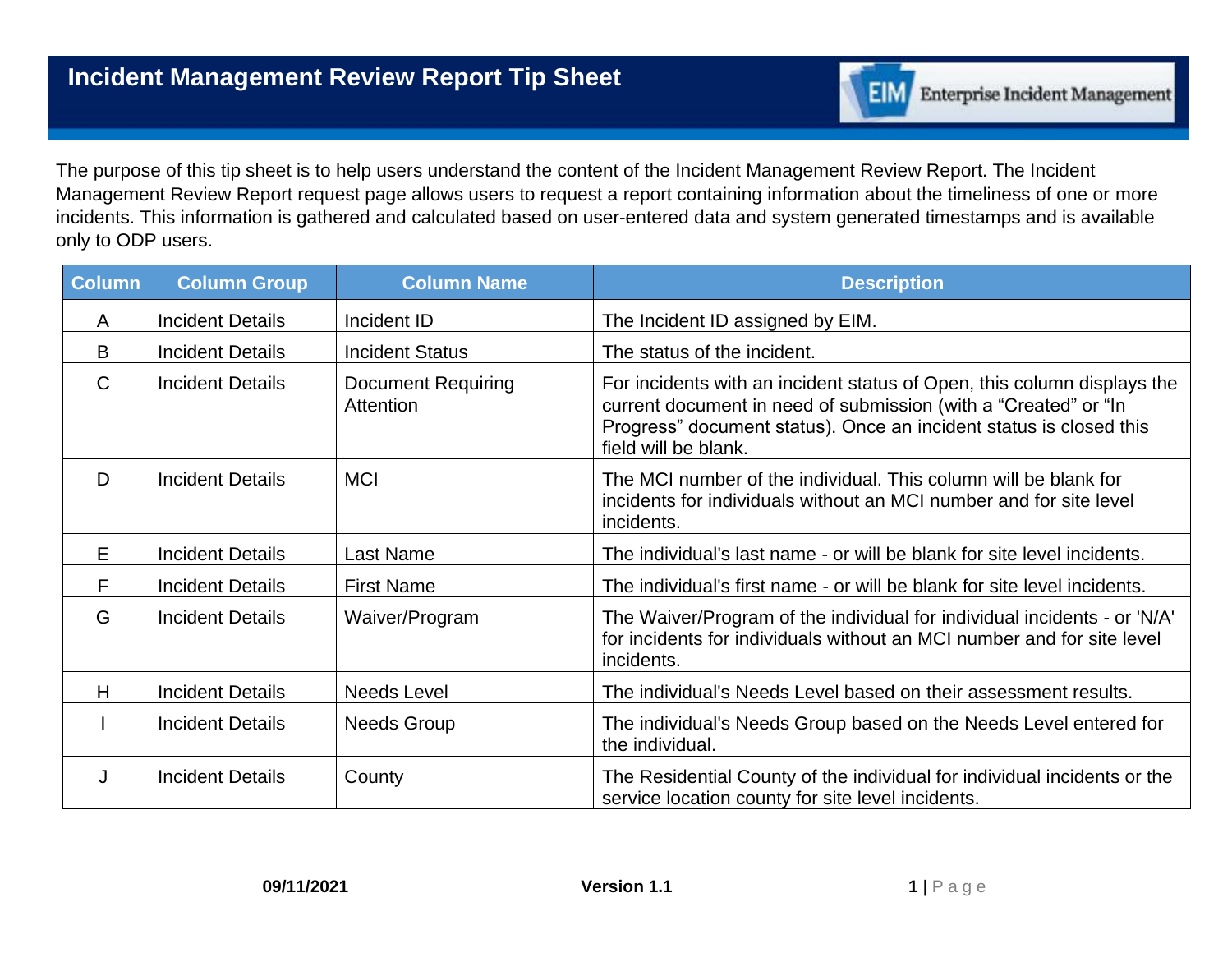

| <b>Column</b> | <b>Column Group</b>     | <b>Column Name</b>           | <b>Description</b>                                                                                                                                                                     |
|---------------|-------------------------|------------------------------|----------------------------------------------------------------------------------------------------------------------------------------------------------------------------------------|
| K             | <b>Incident Details</b> | <b>AE</b>                    | The name of the Administrative Entity responsible for performing the<br>management review. This column will be blank for State Center<br>incidents.                                    |
| L             | <b>Incident Details</b> | Region                       | The name of the region responsible for performing the management<br>review. This column will be blank for State Center incidents.                                                      |
| M             | <b>Incident Details</b> | <b>MPI</b>                   | The most recently saved MPI number of the provider.                                                                                                                                    |
| N             | <b>Incident Details</b> | <b>Service Location ID</b>   | The most recently saved Service Location ID of the provider service<br>location.                                                                                                       |
| $\circ$       | <b>Incident Details</b> | <b>Provider Name</b>         | The most recently saved provider's business name.                                                                                                                                      |
| P             | <b>Incident Details</b> | <b>Service Location Name</b> | The most recently saved Service Location Name associated with the<br>Service Location ID.                                                                                              |
| Q             | <b>Incident Details</b> | <b>Point Person</b>          | The last and first name of the most recently assigned point person.                                                                                                                    |
| R             | <b>First Section</b>    | <b>Status</b>                | The status of the First Section document.                                                                                                                                              |
| S             | <b>First Section</b>    | <b>Primary Category</b>      | The Primary Category for the incident that was saved/submitted in<br><b>First Section.</b>                                                                                             |
| T             | <b>First Section</b>    | <b>Secondary Category</b>    | The Secondary Category for the incident that was saved/submitted in<br>First Section. This column will display comma separated values if<br>more than one secondary category is saved. |
| U             | <b>First Section</b>    | <b>Discovery Date</b>        | The Discovery Date that was saved/submitted in First Section<br>(MM/DD/YYYY).                                                                                                          |
| $\vee$        | <b>First Section</b>    | <b>Discovery Time</b>        | The Discovery Time that was saved/submitted in First Section.                                                                                                                          |
| W             | <b>First Section</b>    | Occurrence Date              | The Occurrence Date that was saved/submitted in First Section.                                                                                                                         |
| X             | <b>First Section</b>    | <b>Submitted Date</b>        | The date the First Section document was submitted (MM/DD/YYYY).                                                                                                                        |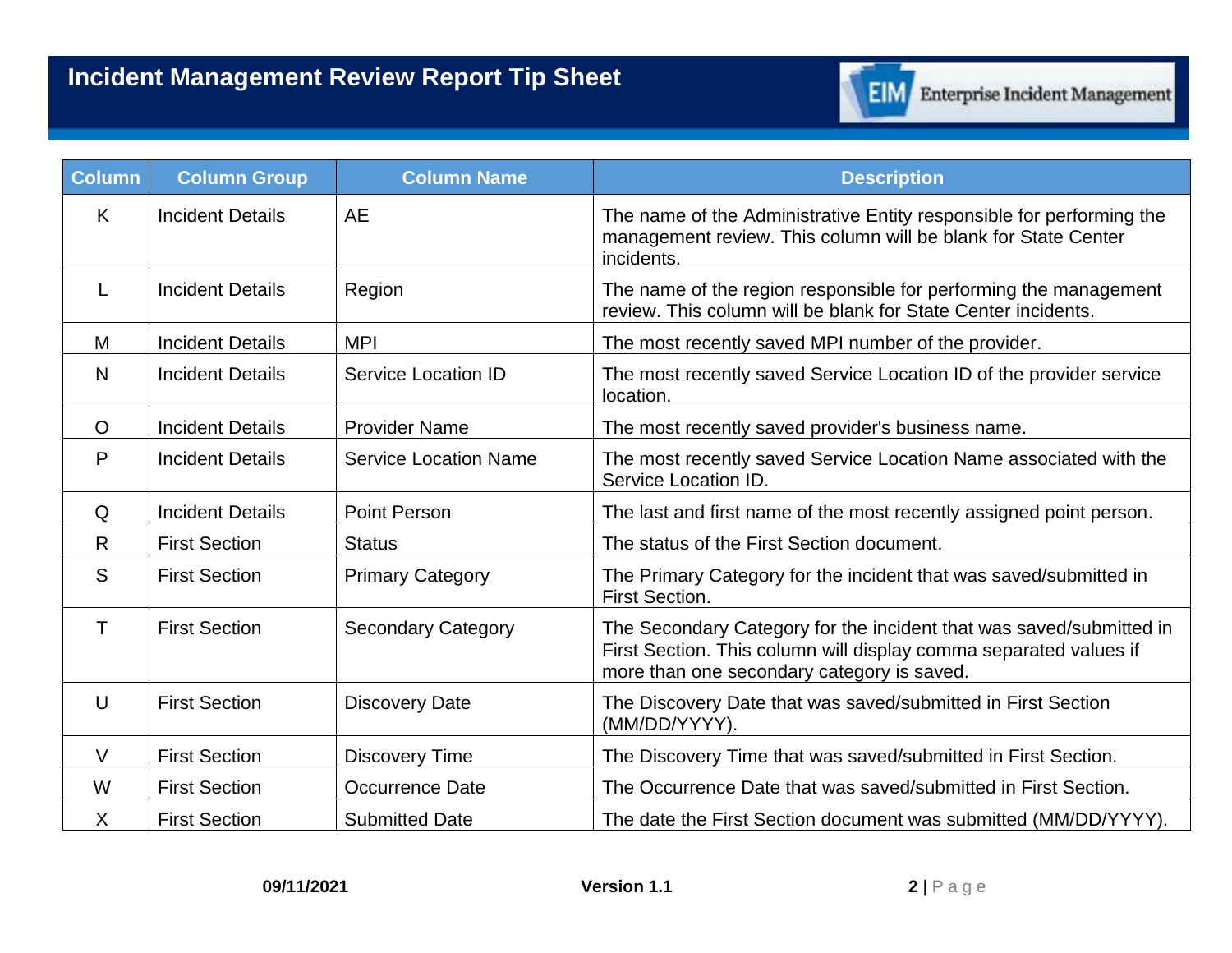

| Column    | <b>Column Group</b>  | <b>Column Name</b>                          | <b>Description</b>                                                                                                                                                                                                                                                                         |
|-----------|----------------------|---------------------------------------------|--------------------------------------------------------------------------------------------------------------------------------------------------------------------------------------------------------------------------------------------------------------------------------------------|
| Y         | <b>First Section</b> | <b>Submitted Time</b>                       | The time the First Section document was submitted (HH:MM:SS<br>AM/PM).                                                                                                                                                                                                                     |
| Z         | <b>First Section</b> | Time Elapsed (Hours)                        | The number of hours between First Section Submitted Date & Time<br>and Discovery Date & Time. This column will display as a decimal<br>value with up to 2 decimal places (for example, 24.01).                                                                                             |
| AA        | <b>First Section</b> | Was the First Section<br>submitted on time? | Displays whether the First Section was submitted on time. The<br>measure for critical and non-critical incidents is 24 hours and 72 hours<br>for abbreviated incident reports. For Optionally Reportable Events,<br>this field will always display "Yes" as there is no due date assigned. |
| AB        | <b>Final Section</b> | <b>Status</b>                               | The status of the first Final Section document.                                                                                                                                                                                                                                            |
| <b>AC</b> | <b>Final Section</b> | <b>Submitted Date</b>                       | The date the first Final Section document was submitted<br>(MM/DD/YYYY).                                                                                                                                                                                                                   |
| <b>AD</b> | <b>Final Section</b> | <b>Submitted Time</b>                       | The time the first Final Section document was submitted (HH:MM:SS<br>AM/PM).                                                                                                                                                                                                               |
| <b>AE</b> | <b>Final Section</b> | Due Date                                    | The due date of the first Final Section document (MM/DD/YYYY).                                                                                                                                                                                                                             |
| <b>AF</b> | <b>Final Section</b> | Time Elapsed (Days)                         | The number of days between Final Section Submitted Date and Final<br>Section Created Date (for the first version).                                                                                                                                                                         |
| AG        | <b>Final Section</b> | Was the Final Section<br>submitted on time? | The Final Section was submitted on time by comparing the document<br>submission date with the document due date. This field will account<br>for changes in the Final Section document due date through report<br>extensions.                                                               |
| AH        | <b>Final Section</b> | If late, how many days<br>late?             | Displays how many days late the Final Section was submitted, by<br>comparing the document submission date with the document due date<br>(for example, 9). This will be 0, if the Final Section was not late.                                                                               |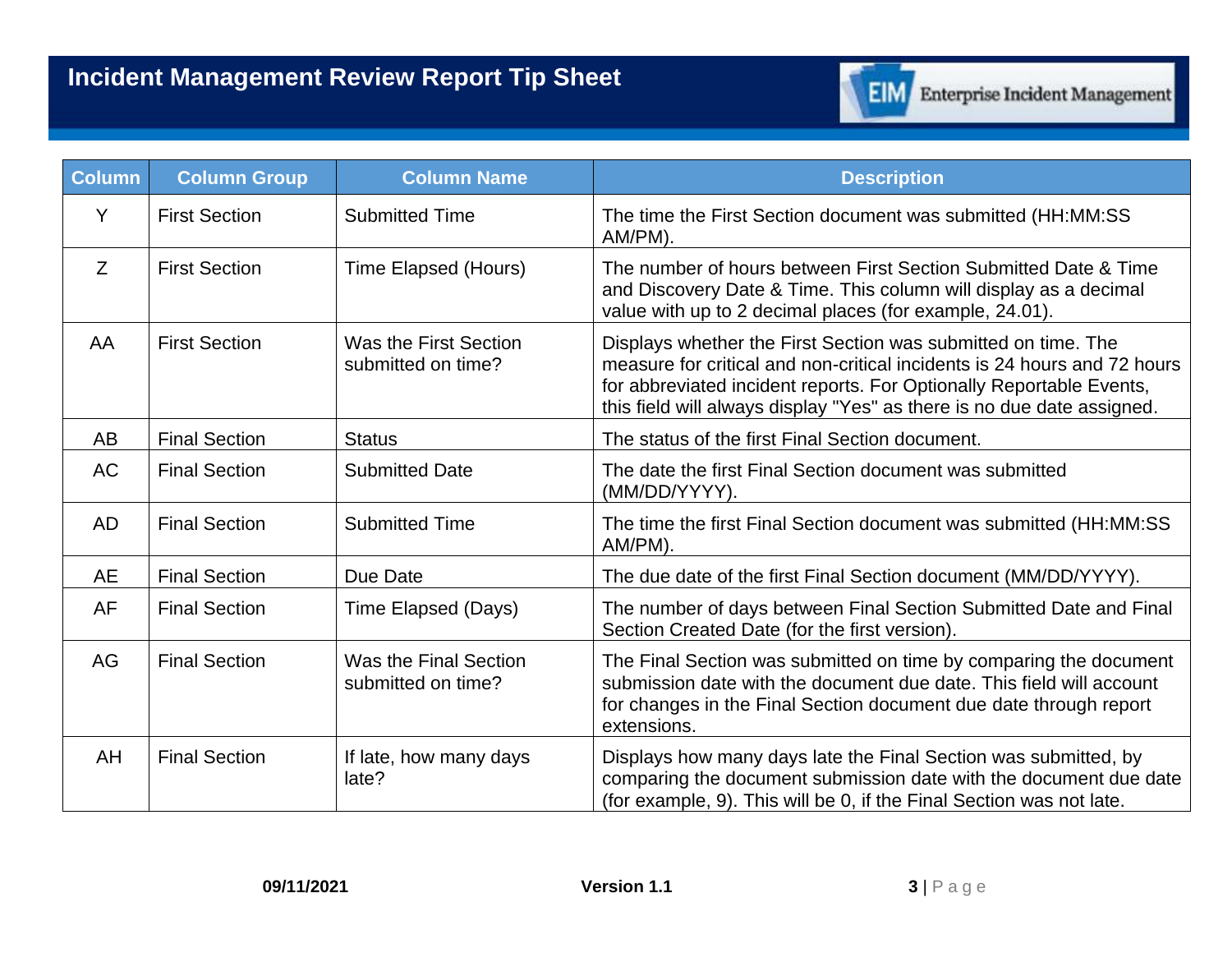

| <b>Column</b> | <b>Column Group</b>  | <b>Column Name</b>                                                                     | <b>Description</b>                                                                                                                                                                                                                                                                                                     |
|---------------|----------------------|----------------------------------------------------------------------------------------|------------------------------------------------------------------------------------------------------------------------------------------------------------------------------------------------------------------------------------------------------------------------------------------------------------------------|
| AI            | <b>Final Section</b> | Did the initiating<br>organization file an<br>extension?                               | Displays whether a provider filed a report extension.                                                                                                                                                                                                                                                                  |
| <b>AJ</b>     | <b>Final Section</b> | If so, what reason did<br>the initiating<br>organization provide for<br>the extension? | Displays the reason that was entered in the system for the extension.                                                                                                                                                                                                                                                  |
| <b>AK</b>     | <b>Final Section</b> | How many extensions<br>were filed by the<br>initiating organization?                   | Displays the number of extensions the initiating organization filed.                                                                                                                                                                                                                                                   |
| AL            | <b>Final Section</b> | Did the County/AE file<br>an extension?                                                | Displays whether the County/AE filed a report extension.                                                                                                                                                                                                                                                               |
| AM            | <b>Final Section</b> | If so, what reason did<br>the County/AE provide<br>for the extension?                  | Displays the reason that was entered in the system for the extension.                                                                                                                                                                                                                                                  |
| <b>AN</b>     | <b>Final Section</b> | How many extensions<br>were filed by<br>County/AE?                                     | Displays the number of extensions the County/AE filed.                                                                                                                                                                                                                                                                 |
| <b>AO</b>     | <b>Final Section</b> | Was any final section<br>not approved for<br>corrective action<br>reasons?             | Displays whether any Final Section was marked as 'Not Approved' for<br>corrective action reasons in any management review (County,<br>Regional or State Center).                                                                                                                                                       |
| <b>AP</b>     | <b>Final Section</b> | Investigation Required?                                                                | Displays whether an investigation is required (Mandatory, Optional,<br>etc.) based on the Final Section associated with the first Provider<br>Certified Investigator Report. If a Provider Certified Investigator Report<br>was not performed, this field will display the values saved in the first<br>Final Section. |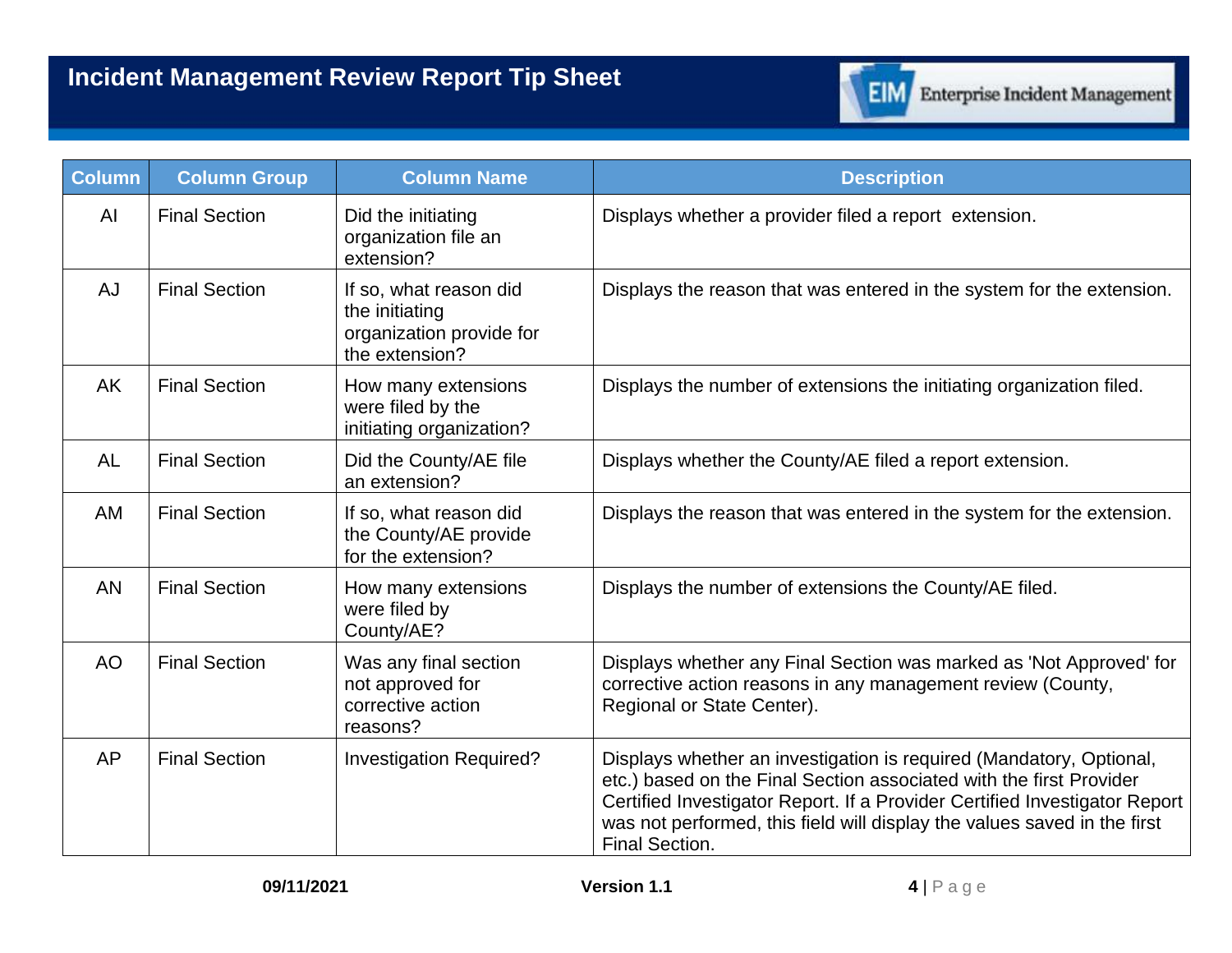

| <b>Column</b> | <b>Column Group</b>                             | <b>Column Name</b>           | <b>Description</b>                                                                                                                                                                                                                                                                                               |
|---------------|-------------------------------------------------|------------------------------|------------------------------------------------------------------------------------------------------------------------------------------------------------------------------------------------------------------------------------------------------------------------------------------------------------------|
| <b>AQ</b>     | <b>Final Section</b>                            | <b>Investigation Outcome</b> | Displays the investigation outcome (Confirmed, Not Confirmed, etc.)<br>based on the Final Section associated with the first Provider Certified<br>Investigator Report. If a Provider Certified Investigator Report was not<br>performed, this field will display the values saved in the first Final<br>Section. |
| <b>AR</b>     | Provider<br>Certified<br>Investigator<br>Report | <b>Status</b>                | The status of the first Provider Certified Investigator Report document.                                                                                                                                                                                                                                         |
| <b>AS</b>     | Provider<br>Certified<br>Investigator<br>Report | <b>Submitted Date</b>        | The date the first Provider Certified Investigator Report document was<br>submitted (MM/DD/YYYY).                                                                                                                                                                                                                |
| <b>AT</b>     | Provider<br>Certified<br>Investigator<br>Report | <b>Submitted Time</b>        | The time the first Provider Certified Investigator Report document was<br>submitted (HH:MM:SS AM/PM).                                                                                                                                                                                                            |
| <b>AU</b>     | Provider<br>Certified<br>Investigator<br>Report | <b>Investigator Name</b>     | The name of the assigned certified investigator from the first Provider<br>Certified Investigator Report.                                                                                                                                                                                                        |
| AV            | Provider<br>Certified<br>Investigator<br>Report | <b>Assignment Date</b>       | The Investigation Assignment Date from the first Provider Certified<br>Investigator Report document (MM/DD/YYYY).                                                                                                                                                                                                |
| AW            | Provider<br>Certified                           | <b>Assignment Time</b>       | The Investigation Assignment Time from the first Provider Certified<br>Investigator Report document (HH:MM:SS AM/PM).                                                                                                                                                                                            |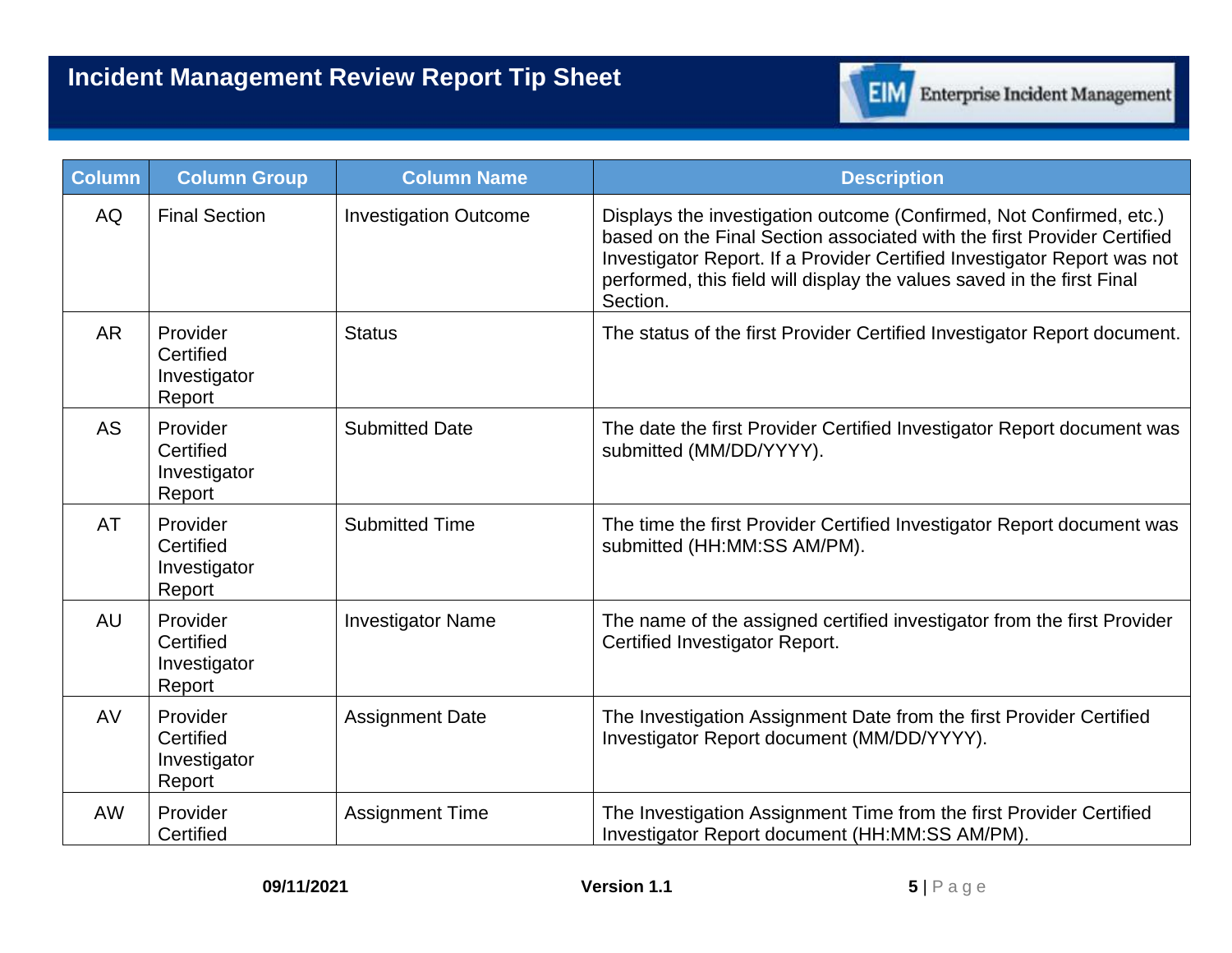## **Incident Management Review Report Tip Sheet**



| Column    | <b>Column Group</b>                             | <b>Column Name</b>                     | <b>Description</b>                                                                                                   |
|-----------|-------------------------------------------------|----------------------------------------|----------------------------------------------------------------------------------------------------------------------|
|           | Investigator<br>Report                          |                                        |                                                                                                                      |
| <b>AX</b> | Provider<br>Certified<br>Investigator<br>Report | <b>Start Date</b>                      | The Investigation Start Date from the first Provider Certified<br>Investigator Report.                               |
| AY        | Provider<br>Certified<br>Investigator<br>Report | <b>End Date</b>                        | The Investigation End Date from the first Provider Certified<br><b>Investigator Report.</b>                          |
| <b>AZ</b> | Provider<br>Certified<br>Investigator<br>Report | <b>First Witness Statement</b><br>Date | The First Witness Statement Date from the first Provider Certified<br>Investigator Report document (MM/DD/YYYY).     |
| <b>BA</b> | Provider<br>Certified<br>Investigator<br>Report | <b>First Witness Statement</b><br>Time | The First Witness Statement Time from the first Provider Certified<br>Investigator Report document (HH:MM:SS AM/PM). |
| <b>BB</b> | Provider<br>Certified<br>Investigator<br>Report | <b>Last Witness Statement</b><br>Date  | The Last Witness Statement Date from the first Provider Certified<br>Investigator Report document (MM/DD/YYYY).      |
| <b>BC</b> | Provider<br>Certified<br>Investigator<br>Report | <b>Last Witness Statement</b><br>Time  | The Last Witness Statement Time from the first Provider Certified<br>Investigator Report document (HH:MM:SS AM/PM).  |